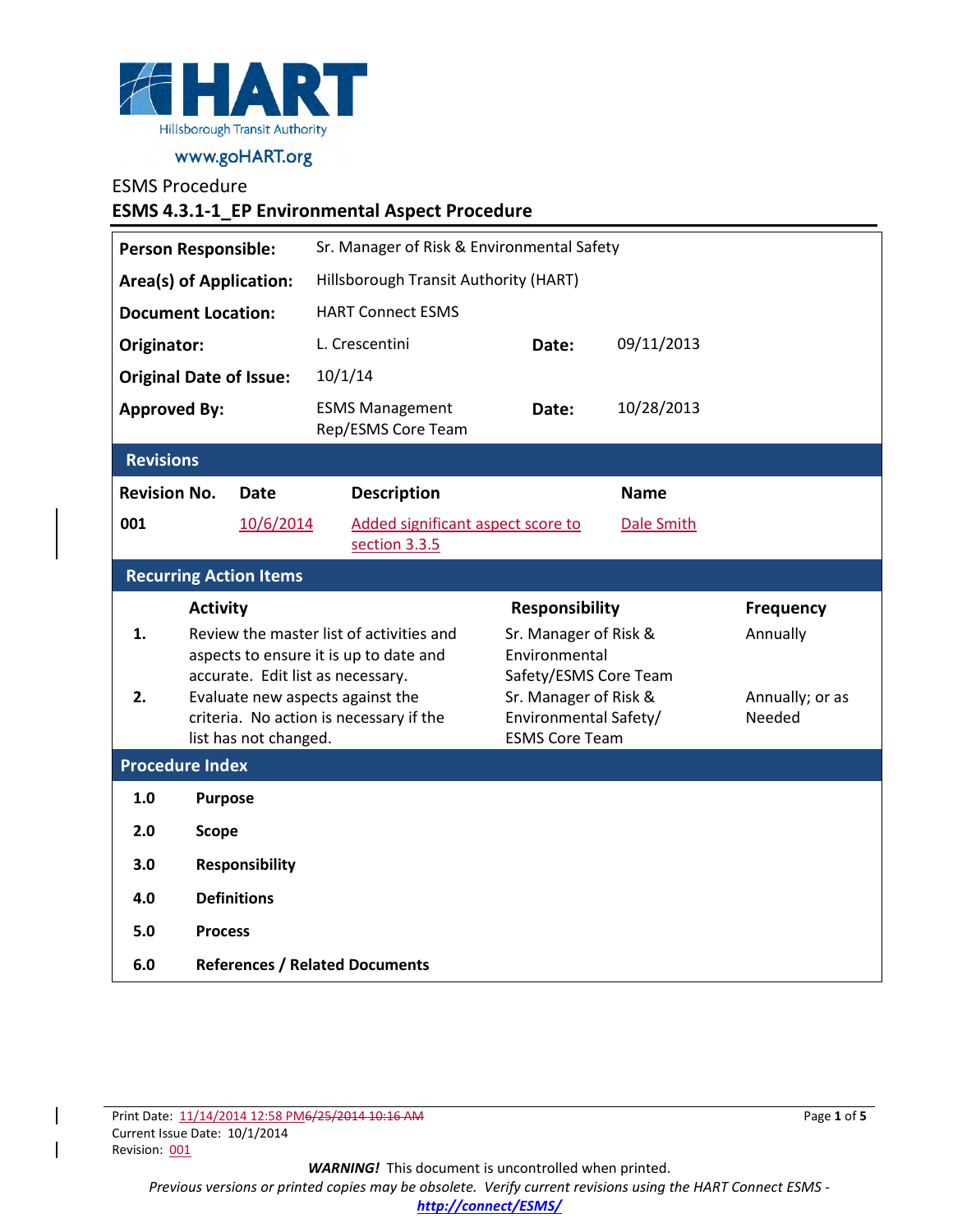

## ESMS Procedure

# **ESMS 4.3.1-1\_EP Environmental Aspect Procedure**

| 1.0 Purpose        |                                                                                                                                                                                                                                                                                                                        |                                                                                                                                                                                                                                                                                                                                                                          |  |  |
|--------------------|------------------------------------------------------------------------------------------------------------------------------------------------------------------------------------------------------------------------------------------------------------------------------------------------------------------------|--------------------------------------------------------------------------------------------------------------------------------------------------------------------------------------------------------------------------------------------------------------------------------------------------------------------------------------------------------------------------|--|--|
| 1.1                | targets.                                                                                                                                                                                                                                                                                                               | This procedure describes the process involved in identifying and evaluating the activities,<br>products and services, which are the environmental aspects and significant aspects<br>associated with the operations conducted or originating at HART. Implementation of this<br>procedure will result in HART establishing and prioritizing environmental objectives and |  |  |
| 2.0 Scope          |                                                                                                                                                                                                                                                                                                                        |                                                                                                                                                                                                                                                                                                                                                                          |  |  |
| 2.1                |                                                                                                                                                                                                                                                                                                                        | This procedure conforms to element 4.3.1 Environmental Aspects of the ISO 14001:2004<br>standard and covers HART's operations.                                                                                                                                                                                                                                           |  |  |
| 2.2                |                                                                                                                                                                                                                                                                                                                        | This procedure covers all of the activities, products and services that will or may impact<br>the environment and are under the control or influence of HART.                                                                                                                                                                                                            |  |  |
| 2.3                | The identification of environmental aspects includes elements arising from operations<br>undertaken under normal, abnormal and emergency conditions. During the identification<br>of environmental aspects, planned or new developments, new or modified activities,<br>products and services were taken into account. |                                                                                                                                                                                                                                                                                                                                                                          |  |  |
| 3.0 Responsibility |                                                                                                                                                                                                                                                                                                                        |                                                                                                                                                                                                                                                                                                                                                                          |  |  |
| 3.1                |                                                                                                                                                                                                                                                                                                                        | Sr. Manager of Risk & Environmental Safety is responsible for:                                                                                                                                                                                                                                                                                                           |  |  |
|                    | 3.1.1                                                                                                                                                                                                                                                                                                                  | In conjunction with the ESMS Coordinator, maintaining the list of environmental<br>aspects and impacts that reside in the ESMS;                                                                                                                                                                                                                                          |  |  |
|                    | 3.1.2                                                                                                                                                                                                                                                                                                                  | The re-evaluation of the existing identified environmental aspects and impacts<br>using the ESMS 4.3.1-2 ED_Environmental Analysis Matrix, Aspects Evaluation,<br><b>Criteria Definitions and Grading Criteria.</b>                                                                                                                                                      |  |  |
|                    | 3.1.3                                                                                                                                                                                                                                                                                                                  | Periodically perform a complete site survey for the scope of the ESMS and<br>document all environmental aspects, impacts and activities. Review current<br>activities, products and services to identify new environmental aspects and<br>impacts;                                                                                                                       |  |  |
| 3.2                |                                                                                                                                                                                                                                                                                                                        | <b>ESMS Management Representative</b> is responsible for:                                                                                                                                                                                                                                                                                                                |  |  |
|                    |                                                                                                                                                                                                                                                                                                                        | 3.2.1 Ensuring all ESMS Core Team members are trained to identify and determine the<br>significance of environmental aspects;                                                                                                                                                                                                                                            |  |  |
|                    | 3.2.2                                                                                                                                                                                                                                                                                                                  | Providing training to employees on sub-committees to identify and determine the<br>significance of environmental aspects; and                                                                                                                                                                                                                                            |  |  |
| 3.3                |                                                                                                                                                                                                                                                                                                                        | <b>ESMS Core Team is responsible for:</b>                                                                                                                                                                                                                                                                                                                                |  |  |
|                    | 3.3.1                                                                                                                                                                                                                                                                                                                  | Subsequent to the Sr. Manager of Risk & Environmental Safety re-evaluating the<br>existing identified environmental aspects and impacts using the ESMS 4.3.1-2                                                                                                                                                                                                           |  |  |

*WARNING!*This document is uncontrolled when printed.

Page **2** of **5**

*Previous versions or printed copies may be obsolete. Verify current revisions using the HART Connect ESMS -*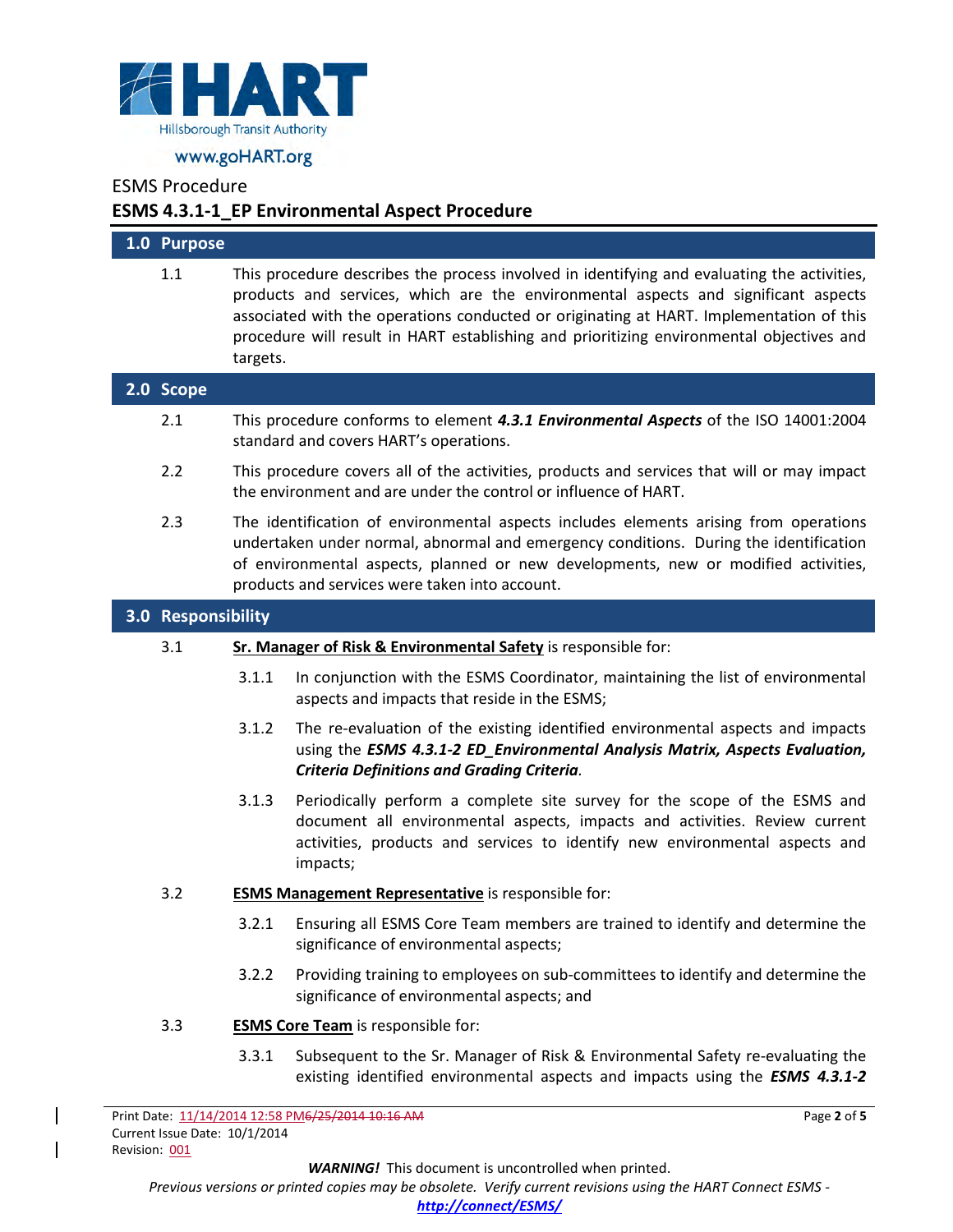

### ESMS Procedure

# **ESMS 4.3.1-1\_EP Environmental Aspect Procedure**

*ED\_Environmental Analysis Matrix, Aspects Evaluation, Criteria Definitions and Grading Criteria*, the ESMS Core Team will review, evaluate and will consider the potential regulatory and legal exposure during the review of environmental aspects;

- 3.3.2 Periodically perform a complete site survey for the scope of the ESMS and document all environmental aspects, impacts and activities. Review current activities, products and services to identify new environmental aspects and impacts;
- 3.3.3 Solicit input on aspects and impacts from HART employees. **Note:** The ESMS Core Team shall ensure environmental aspects which result from normal operations as well as abnormal operating conditions, shut-down and start-up conditions, as well as reasonably foreseeable emergency situations are identified;
- 3.3.4 Add the average Environmental Significance score to the average Business Significance score to determine the total for each impact. This number is the total rating of the impact;
- 3.3.5 Use the Matrix to document each aspect that the ESMS Core Team decides to manage as significant, taking into account the corresponding impact's total rating. A total rating of 30 points or above will be used to define an aspect as significant ::
- 3.3.6 Prioritize significant environmental aspects using *ESMS 4.3.1-2 ED***\_** *Environmental Aspects Analysis Matrix, Aspects Evaluation, Criteria Definitions and Grading Criteria;*
- 3.3.7 The ESMS Core Team will select 5 aspects to control and manage during the initial development and implementation process of the ESMS for a period of approximately one year. The remaining significant aspects will be rolled into the ESMS when the implementation process is complete;
- 3.3.8 Selection of the initial significant aspects to control and manage during the implementation process may be influenced by the similarity of the aspects. If multiple aspects are similar with respect to activities, impacts, and operational controls they may be combined into select categories or addressed as a single aspect during the implementation process. This flexibility assures greater diversity during the initial selection of significant aspects to control and manage;
- 3.3.9 Appropriate objectives, targets and programs to control and manage the overall impact of the aspects will take into account each significant aspect. This is addressed in detail in *ESMS 4.3.3-1 EP\_Objectives, Targets & Programs Procedure;* and
- 3.4 **ESMS Coordinator** is responsible for:

*WARNING!*This document is uncontrolled when printed.

*Previous versions or printed copies may be obsolete. Verify current revisions using the HART Connect ESMS -*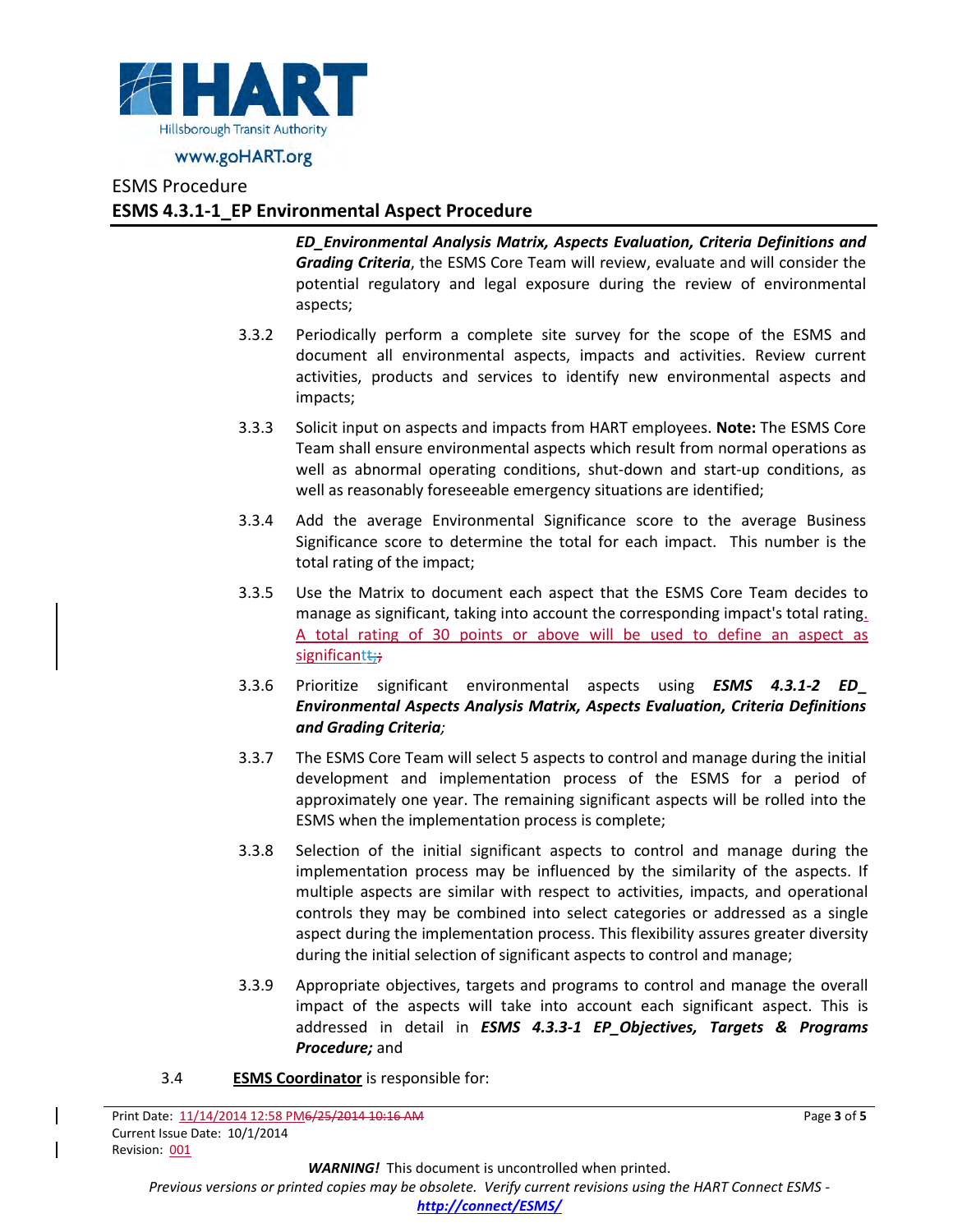

#### ESMS Procedure

## **ESMS 4.3.1-1\_EP Environmental Aspect Procedure**

- 3.4.1 Scheduling a meeting to assess the aspects with the ESMS Core Team on an annual basis, or more frequently if physical or operational changes are made at HART;
- 3.4.2 Periodically review the environmental aspect identification process (including this procedure) to verify it is current and meeting the needs of HART for identifying areas of improvement in environmental performance;
- 3.4.3 Ensuring current copies of environmental aspects are maintained in HARTs Intranet / SharePoint Website; and
- 3.2.3 Ensuring minutes of all meetings are maintained and distributed to ESMS Core Team members.

# **4.0 Definitions** 4.1 Refer to *ESMS 4.4.4-2 EP\_ESMS Related Definitions Procedure*. **5.0 Process**

- 5.1 The ESMS Core Team will identify and evaluate all environmental aspects within the scope of the ESMS in order to identify those with significance. The scope of the ESMS includes all activities and services occurring at HART as well as those occurring off site under the direction of the organization. The significant aspects will be managed in a way that reduces or eliminates the significant environmental impacts associated with them.
- 5.2 The inventory of aspects is maintained and evaluated using the significant criteria found in *ESMS 4.3.1-2 ED\_Environmental Aspects Analysis Matrix, Aspects Evaluation, Criteria Definitions and Grading Criteria* and established in this procedure.
- 5.3 After initial review by the Sr. Manager of Risk & Environmental Safety, the ESMS Core Team will evaluate the legal and other requirements during the review of environmental aspects. Refer to *ESMS 4.3.2-1 EP***\_***Legal & Other Requirements Procedure.*
- 5.4 At a minimum, the Sr. Manager of Risk & Environmental Safety and the ESMS Core Team will reassess the aspects annually to make any necessary modifications and to reflect any changes to operations regarding current, past, or new plans for modified activities, products and services at HART. This review will be documented and attendance recorded (e.g., agenda, sign in sheets, meeting minutes).

<span id="page-3-0"></span>If there are major changes to the aspects, as determined by the Sr. Manager of Risk & Environmental Safety and the ESMS Core Team, an Executive Management Review will be held to review and endorse the changes. The frequency of Executive Management Review is detailed in the *ESMS 4.6 1-EP\_Management Review Procedure*. The Management Review will be documented and attendance recorded (e.g., agenda, sign in sheets, meeting minutes.)

Print Date: 11/14/2014 12:58 PM6/25/2014 10:16 AM Current Issue Date: 10/1/2014 Revision: 001

Page **4** of **5**

*WARNING!*This document is uncontrolled when printed.

*Previous versions or printed copies may be obsolete. Verify current revisions using the HART Connect ESMS -* 

*<http://connect/ESMS/>*